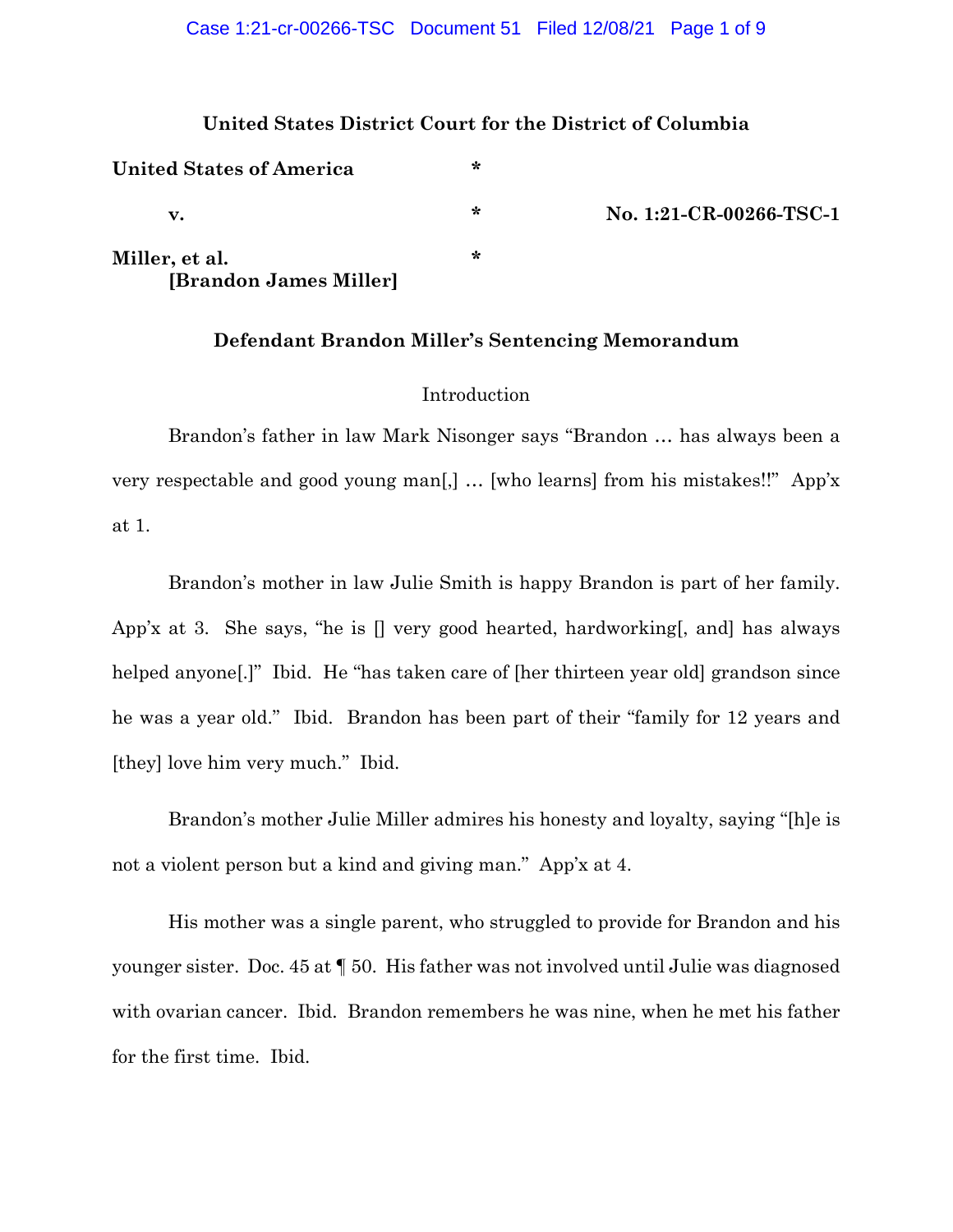#### Case 1:21-cr-00266-TSC Document 51 Filed 12/08/21 Page 2 of 9

He remembers having an Individualized Education Plan and receiving accommodations when he was in elementary and middle school. Id. at ¶ 67. After the 9th grade, he withdrew from school and went to work. Id. at ¶ 68.

Brandon remembers that his grandmother's house was the only real home, where he felt comfortable, even though his grandmother was stricter than his mom. Id. at ¶ 52. His grandmother was the person, who taught him how to do things like clean gutters and mow grass. Ibid.

Unfortunately, Brandon's grandmother has stopped speaking with him as a result of his conduct in this case. Id. at ¶ 55. In addition, his aunt and cousin are no longer speaking to him. Although Brandon has tried, his grandmother is not taking his calls, and this is upsetting to him. Ibid.

Although Brandon has worked as a drywall finisher since he was seventeen (Id. at  $\P$  73), he has only found occasional odd jobs since he was arrested. Id. at  $\P$  72. Fortunately, he did recently find full-time work. Ibid.; App'x at 5. He hopes to start his own drywall business. Id. at  $\P$  72.

Fortunately, Brandon also has his wife Stephanie, and they have been together for thirteen years. Id. at ¶ 54. They got married on July 14, 2018. Ibid.

Considering:

1. That Brandon recently found full-time employment after only occasional odd jobs after his conduct in this case;

2. That a term of imprisonment would likely cause him to lose his job;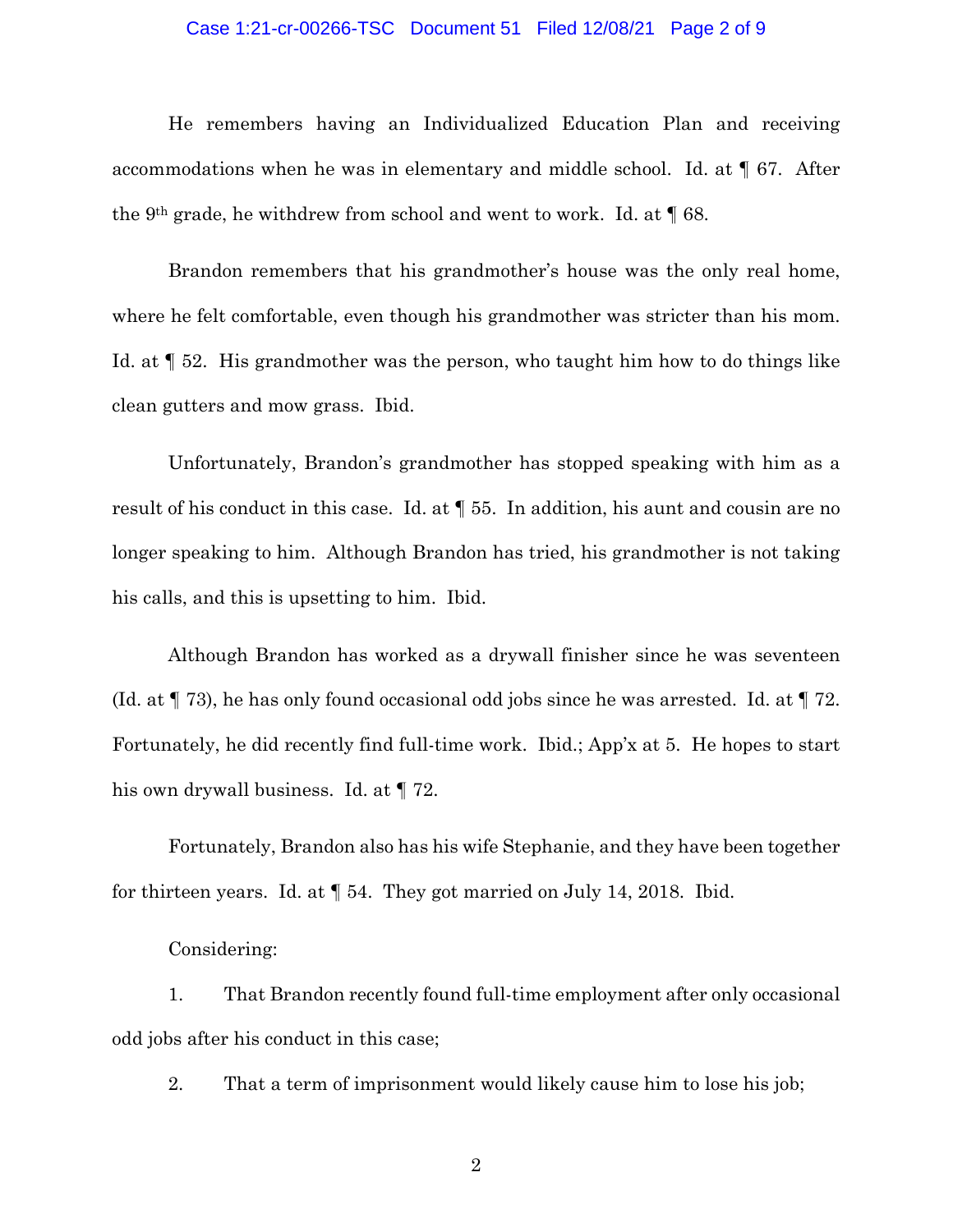#### Case 1:21-cr-00266-TSC Document 51 Filed 12/08/21 Page 3 of 9

3. That restitution in this case is \$500.00;

4. That he helps support a minor child, who depends on him;

5. That he does not have a violent criminal record;

6. That he did not destroy or steal property (Doc. 46 at p. 1);

7. That he did not assault or threaten anyone (Ibid.);

8. That his conduct involved entering and walking around the Capitol building for approximately ten minutes (Ibid.);

9. That his grandmother has stopped speaking with him as a result of his conduct in this case, which is upsetting to him;

10.

11. That he has generally complied with Pretrial supervision community (Id. at p. 2);

12. That Probation has recommended a one year term of probation with restitution and 50 hours of community service (Id. at pp 1–2); and

For such other reasons as might be raised during the sentencing hearing, probation is sufficient, but not greater than necessary to comply with the purposes of the law. In short, it would serve no purpose that has not already been achieved.

Probation involves significant restraints on a defendant's liberty. Orders confine defendants to a particular community, house, and job at the sufferance of the probation officer. *Jones v. Cunningham*, 371 US 236, 242 (1963); *see also [Anderson](https://scholar.google.com/scholar_case?case=15781653506483421709&q=probation+restraint+liberty&hl=en&as_sdt=20000006)  v. Corall*[, 263 U. S. 193, 196 \(1923\)](https://scholar.google.com/scholar_case?case=15781653506483421709&q=probation+restraint+liberty&hl=en&as_sdt=20000006) ("While [parole] is an amelioration of punishment, it is in legal effect imprisonment."); von Hentig, *Degrees of Parole Violation and*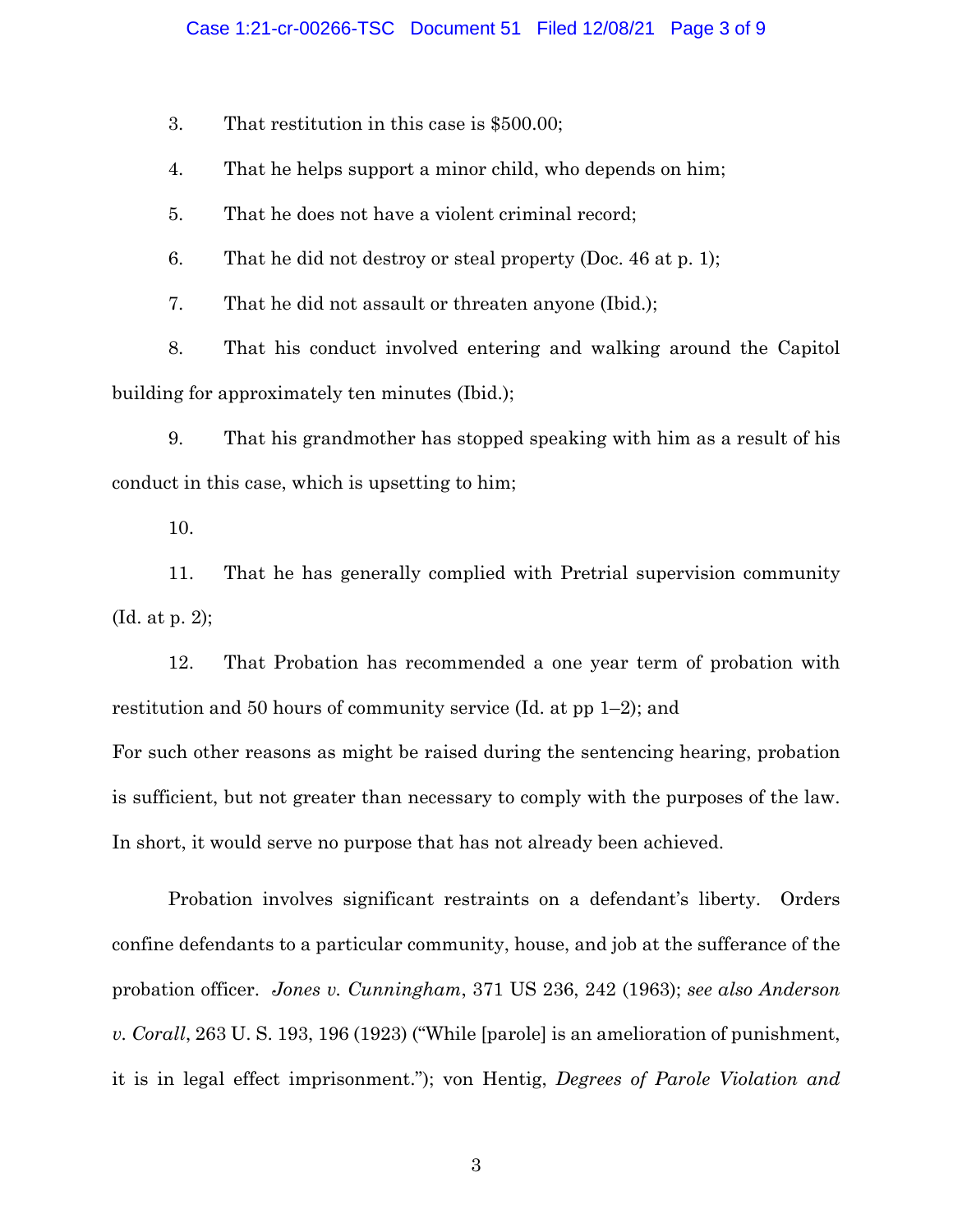#### Case 1:21-cr-00266-TSC Document 51 Filed 12/08/21 Page 4 of 9

*Graded Remedial Measures*, 33 J. Crim. L. & Criminology 363 (1943).

Defendants must periodically report to the probation officer, permit the officer to visit their homes and jobs at any time, and follow the officer's advice. *Jones* at 242. Defendants are admonished to keep good company and good hours, work regularly, keep away from undesirable places, and live clean, honest, and temperate lives. *Ibid*. Not only must they faithfully obey these restrictions and conditions, but they also live in constant fear that a single deviation, however slight, might result in being sent to prison. *Ibid*.

Defendants might be rearrested any time the probation officer only believes they have violated a term or condition of probation. *Ibid*. They might have to serve all of the time that was suspended with few, if any, of the procedural safeguards that normally must be provided to those charged with crime. *Ibid*. Probation significantly restrains defendants' liberty to do the things that free people in this country are entitled to do. *Ibid*.

Application of the Statutory Sentencing Factors to the Facts of This Case

The Court must consider the following factors when determining what type and length of sentence is sufficient, but not greater than necessary, to satisfy the purposes of sentencing  $(18 \text{ U.S. C. } \S 3553(a))$ :

- 1. The Nature and Circumstances of the Offense and the History and Characteristics of the Defendant:
	- (a) Nature and Circumstances of Offense: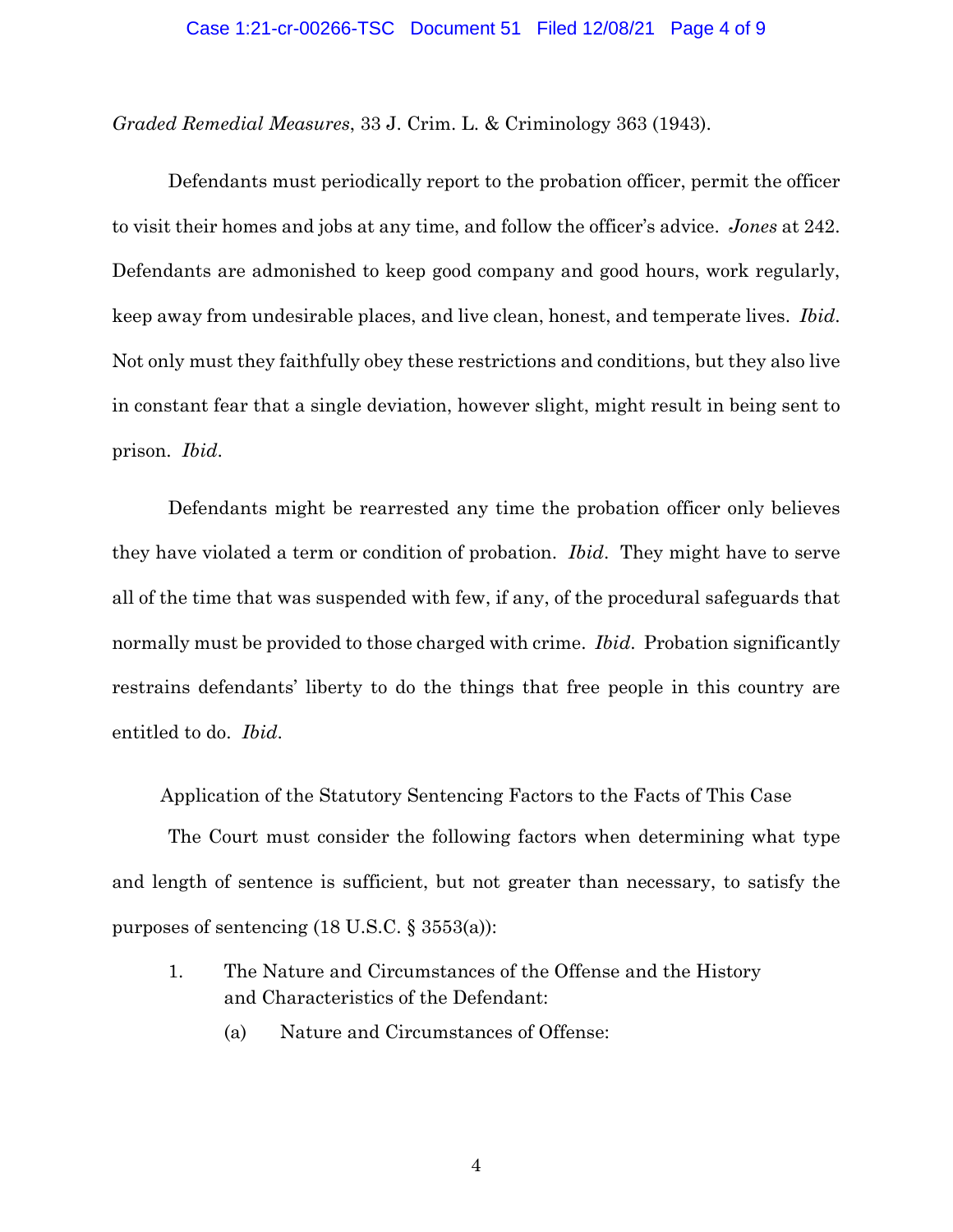### Case 1:21-cr-00266-TSC Document 51 Filed 12/08/21 Page 5 of 9

Mr. Miller pled guilty to parading, demonstrating, or picketing in a Capitol building. 40 U.S.C. § 5104(e)(2)(G).

(b) History and Characteristics of Brandon Miller:

*See* Introduction to Sentencing Memorandum, *supra* at 1–3.

- 2. The Need for the Sentence Imposed To Promote Certain Statutory Objectives:
	- (A) to reflect the seriousness of the offense, promote respect for the law, and provide just punishment for the offense;
	- (B) to afford adequate deterrence to criminal conduct;
	- (C) to protect the public from further crimes of the defendant; and
	- (D) to provide the defendant with needed educational or vocational training, medical care, or other correctional treatment in the most effective manner;
- 3. The Kinds of Sentences Available.

The Supreme Court severed and excised the portion of the federal sentencing statute that made it mandatory for courts to sentence within a particular sentencing guidelines range. 18 U.S.C. § 3553(b); *see United States v. Booker*, 125 S. Ct. 738, 756 (2005). This renders the sentencing guidelines advisory. *Booker* at 756.

Title 40, United States Code, Section 5109(b) and Title 18 United States Code, Sections 3551, 3556, 3559, 3561, 3563, 3571, 3581, and 3583 specify what types of sentences may be imposed.

Section 5109(b) provides for a fine, imprisonment for not more than six months, or both. The maximum fine is  $$5,000$ . 18 U.S.C.  $§$  3571(b)(6).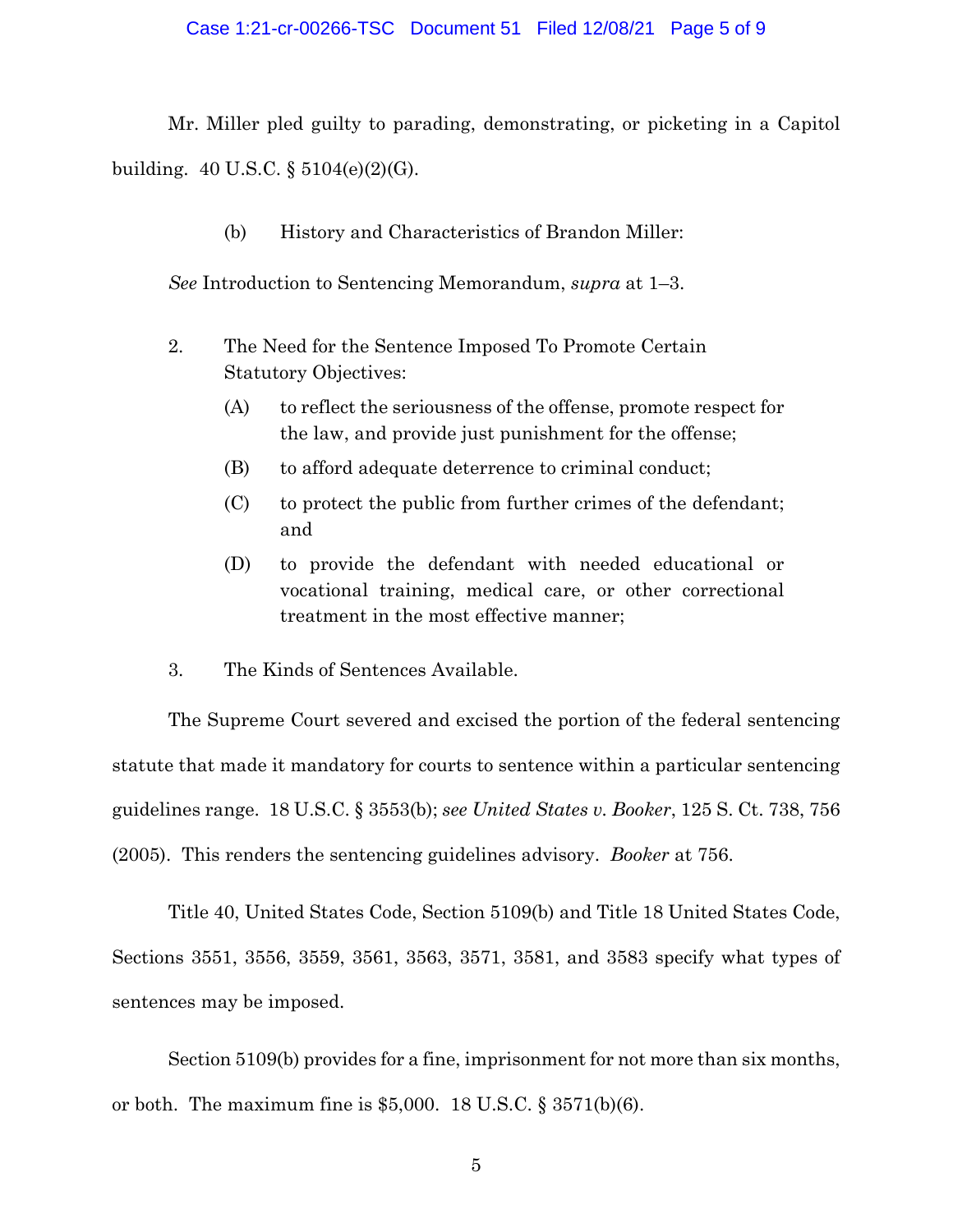#### Case 1:21-cr-00266-TSC Document 51 Filed 12/08/21 Page 6 of 9

Mr. Miller is: i) indigent (Doc's 8, 45 at ¶ 75; Min. Ent. Mar. 18, 2021), ii) facing imprisonment, iii) helps support a minor child, iv) the Presentence Report indicates that he appears unable to pay a fine, and v) his wife is facing similar consequences. Doc. 45 at p. 1 and  $\P$  74; Doc. 46 at 2. Nor does the Presentence Report recommend a fine. Doc. 46 at 1–2. Accordingly, Mr. Miller requests that the Court waive the imposition of a fine.

4. The Kinds of Sentence and the Sentencing Range Established by the Sentencing Commission.

The sentencing guidelines do not apply to any count of conviction that is a Class B misdemeanor. U.S.S.G. § 1B1.9.

5. Any Pertinent Policy Statement.

The sentencing guidelines do not apply to any count of conviction that is a Class B misdemeanor. Ibid.

6. The Need to Avoid Unwarranted Disparities.

The Court has imposed probation and community service in other cases that also did not involve destroying or stealing property or assaulting or threatening anyone (Doc. 46 at p. 1). *See United States v. Eliel Rosa*, 1:21-CR-00068-TNM (12 months' probation, 100 hours community service, \$500 restitution); *United States v. Thomas Gallagher*, 1:21-CR-00041-CJN (24 months' probation, 60 hours community service, \$500 restitution); *United States v. Valerie Ehrke*, 1:21-CR-00097-PLF (36 months' probation, \$500 restitution); *United States v. Jonathan Sanders*, 1:21-CR-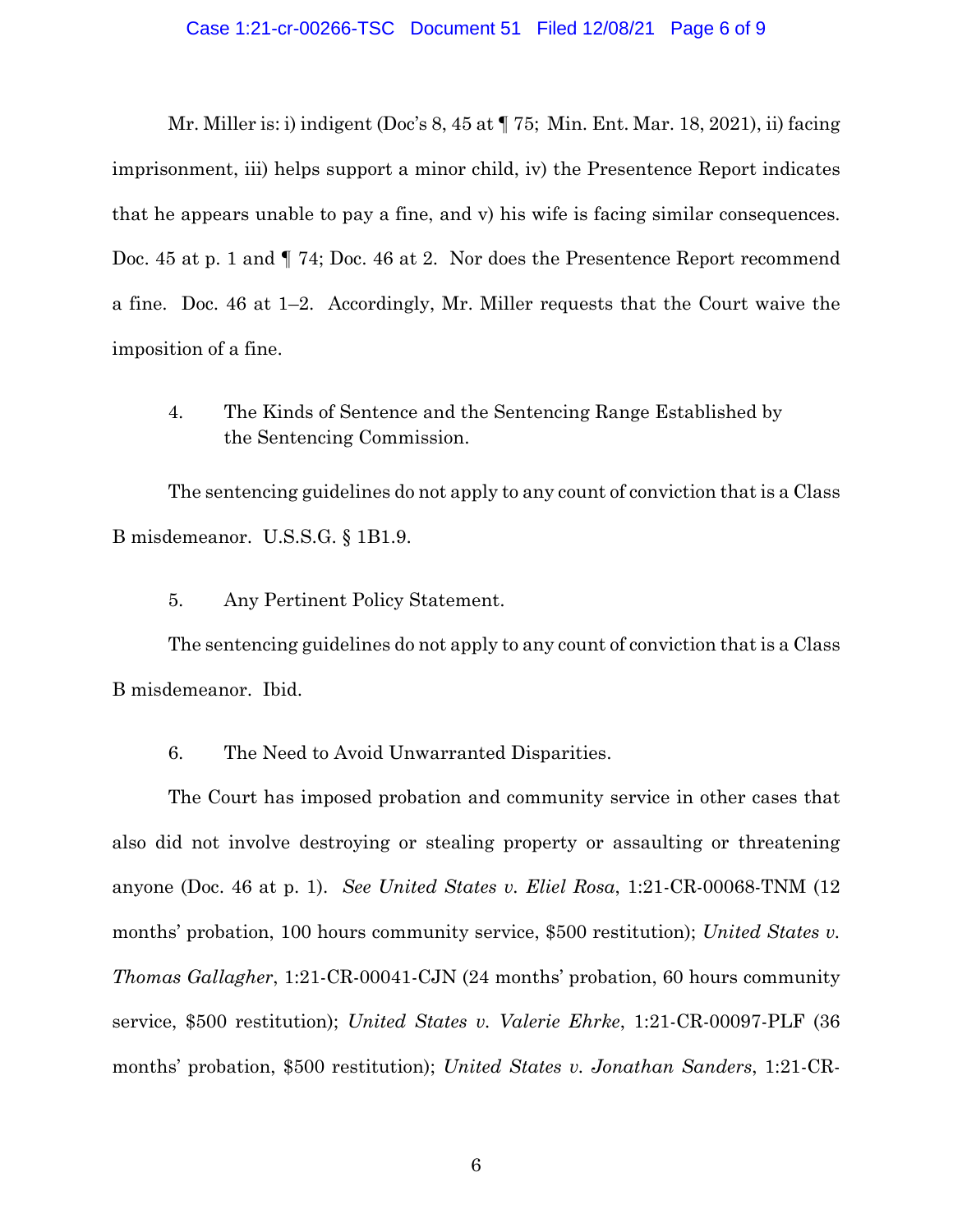#### Case 1:21-cr-00266-TSC Document 51 Filed 12/08/21 Page 7 of 9

00384-CJN (36 months' probation, 60 hours community service, \$500 restitution); *United States v. Jacob Hiles*, 1:21-CR-00155-ABJ (24 months' probation, 60 hours community service, \$500 restitution); *see also*, *United States v. Zeese, et al.*, 1:19-CR-00169-BAH (30 day suspended sentence, 6 months' probation, \$500 fine, and stay away from Venezuelan Embassy for each of four codefendants, who had occupied Embassy for four days).

7. The Need to Provide Restitution to Any Victims of the Offense.

The parties have agreed to \$500.00 in restitution.

### **Request to Voluntarily Surrender**

If the Court imposes a term of imprisonment, Mr. Miller requests that the Court permit him to voluntarily surrender at a time when his wife would not also have to serve a term of imprisonment. In support, defendant states:

1. The Court released Mr. Miller on conditions on March 18, 2021. Doc. 16.

2. He has generally complied with Pretrial supervision community. Doc. 46 at 2.

3. The Millers are married, indigent, facing similar consequences, and care for a minor child together. Doc's 8, 45 at p. 1 and ¶¶ 50, 54, 74, 75; Doc. 46 at 2.

#### **Points and Authorities**

*Anderson v. Corall*[, 263 U. S. 193 \(1923\).](https://scholar.google.com/scholar_case?case=15781653506483421709&q=probation+restraint+liberty&hl=en&as_sdt=20000006)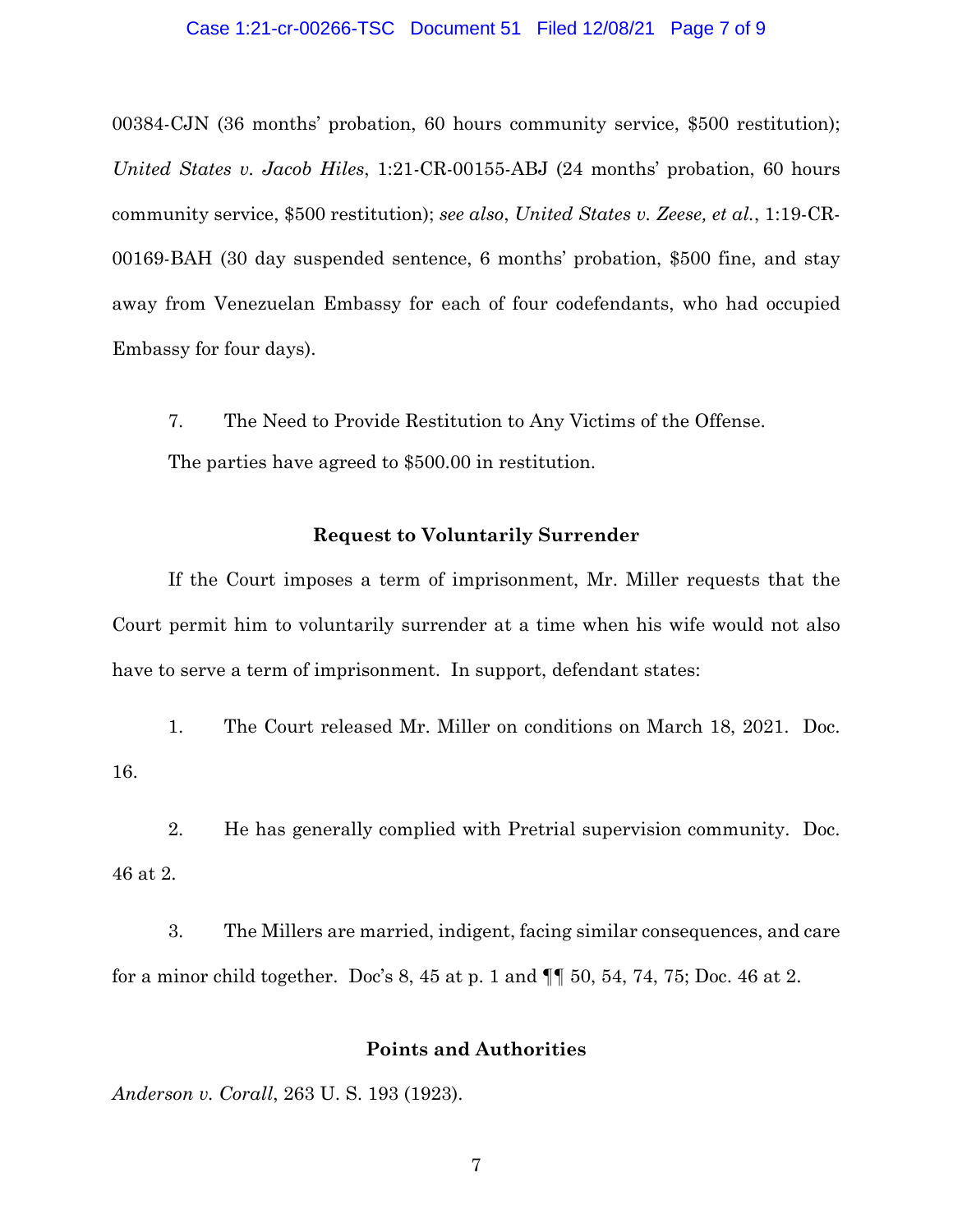*Jones v. Cunningham*, 371 US 236 (1963). *United States v. Booker*, 125 S. Ct. 738 (2005). von Hentig, *Degrees of Parole Violation and Graded Remedial Measures*, 33 J. Crim. L. & Criminology 363 (1943). 18 U.S.C. § 3551. 18 U.S.C. § 3553. 18 U.S.C. § 3556. 18 U.S.C. § 3559. 18 U.S.C. § 3561. 18 U.S.C. § 3563. 18 U.S.C. § 3571. 18 U.S.C. § 3581. 18 U.S.C. § 3583.

U.S.S.G. § 1B1.9.

/s/ *W*illiam *L. W*elch, *III*

William L. Welch, III D.C. Bar No. 878119 wlw@wwelchattorney.com 5305 Village Center Drive, Suite 142 Columbia, Maryland 21044 Telephone: (410) 615-7186 Facsimile: (410) 649-5217 Counsel for Brandon Miller (Appointed by this Court)